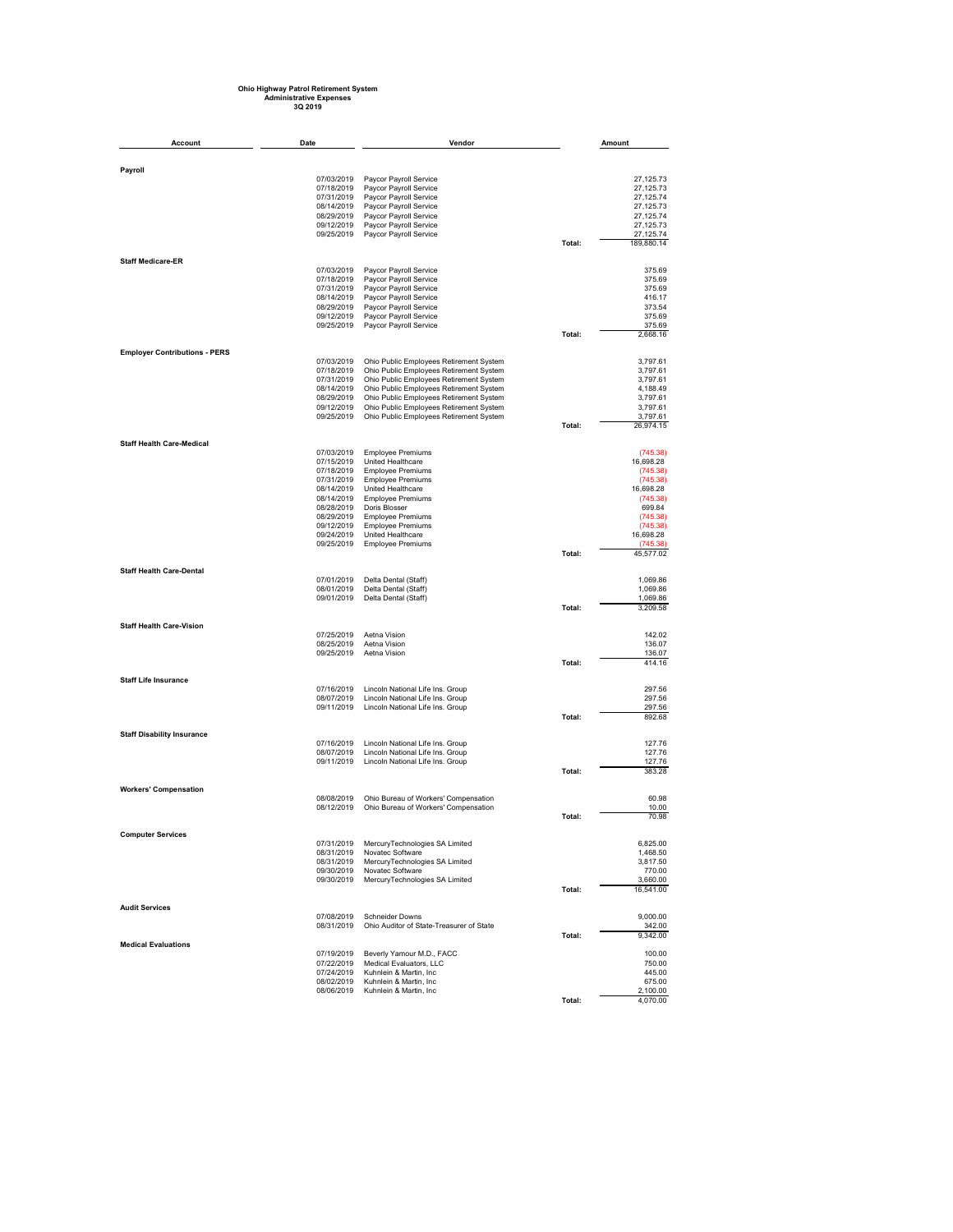| Account                                 | Date                     | Vendor                                                                                                   |        | Amount                 |
|-----------------------------------------|--------------------------|----------------------------------------------------------------------------------------------------------|--------|------------------------|
| <b>Legal Services</b>                   |                          |                                                                                                          |        |                        |
|                                         |                          | 07/31/2019 Ice Miller LLC                                                                                |        | 914.50                 |
|                                         | 07/31/2019<br>08/31/2019 | Bricker & Eckler<br>Bricker & Eckler                                                                     |        | 5,025.00<br>525.00     |
|                                         | 08/31/2019               | Ice Miller LLC                                                                                           |        | 1,475.00               |
|                                         | 09/30/2019               | Attorney General's Office                                                                                | Total: | 1,838.06<br>9,777.56   |
| <b>Service By Others</b>                |                          |                                                                                                          |        |                        |
|                                         | 07/01/2019<br>07/01/2019 | Employee Benefit Service Center<br>Ohio Mobile Shredding                                                 |        | 37.80<br>46.44         |
|                                         | 07/05/2019               | Paycor Payroll Service                                                                                   |        | 87.60                  |
|                                         | 07/19/2019<br>07/31/2019 | Paycor Payroll Service<br>Culligan                                                                       |        | 77.05<br>31.50         |
|                                         | 07/31/2019               | <b>Buck Global LLC</b>                                                                                   |        | 500.00                 |
|                                         | 07/31/2019<br>08/01/2019 | <b>Treasurer Of State</b><br>Employee Benefit Service Center                                             |        | 3.36<br>37.80          |
|                                         | 08/01/2019<br>08/03/2019 | Paycor Payroll Service<br>Signature Carpet Care                                                          |        | 77.05<br>150.00        |
|                                         | 08/15/2019               | Paycor Payroll Service                                                                                   |        | 80.17                  |
|                                         | 08/20/2019<br>08/30/2019 | <b>Eclipse Corp</b><br>Paycor Payroll Service                                                            |        | 102.99<br>98.15        |
|                                         | 08/31/2019<br>08/31/2019 | Culligan<br><b>Treasurer Of State</b>                                                                    |        | 31.50<br>2.52          |
|                                         | 08/31/2019               | <b>Buck Global LLC</b>                                                                                   |        | 500.00                 |
|                                         | 09/01/2019<br>09/13/2019 | Employee Benefit Service Center<br>Paycor Payroll Service                                                |        | 37.80<br>77.05         |
|                                         | 09/26/2019               | Paycor Payroll Service                                                                                   |        | 77.05                  |
|                                         | 09/30/2019<br>09/30/2019 | Culligan<br><b>Buck Global LLC</b>                                                                       |        | 31.50<br>500.00        |
|                                         | 09/30/2019               | Treasurer Of State                                                                                       | Total: | 4.20<br>2,591.53       |
| <b>Education-Trustees</b>               |                          |                                                                                                          |        |                        |
|                                         |                          |                                                                                                          |        |                        |
|                                         | 07/11/2019<br>09/10/2019 | International Foundation of Employee Benefit Plans<br>International Foundation of Employee Benefit Plans |        | 1,595.00<br>800.00     |
|                                         |                          |                                                                                                          | Total: | 2,395.00               |
| <b>Education-Staff</b>                  |                          |                                                                                                          |        |                        |
|                                         | 07/11/2019<br>09/10/2019 | Public Pension Financial Forum<br>Kaplan                                                                 |        | 650.00<br>1,519.44     |
|                                         | 09/10/2019<br>09/10/2019 | Association of Government Accountants<br>CFA Institute                                                   |        | 108.01<br>700.00       |
|                                         | 09/10/2019               | Public Funds Forum                                                                                       |        | 800.00                 |
| <b>Membership Outreach</b>              |                          |                                                                                                          | Total: | 3,777.45               |
|                                         | 07/19/2019               | Retirees' Association                                                                                    |        | 12.00                  |
|                                         | 08/27/2019<br>09/18/2019 | Mark Atkeson<br>Retirees' Association                                                                    |        | 349.16<br>20.00        |
|                                         | 09/30/2019               | Mark Atkeson                                                                                             | Total: | 23.20<br>404.36        |
| Printing                                |                          |                                                                                                          |        |                        |
|                                         | 07/31/2019<br>09/25/2019 | <b>Traxler Custom Printing</b><br>Ricoh                                                                  |        | 50.56<br>660.51        |
|                                         |                          |                                                                                                          | Total: | 711.07                 |
| <b>Postage and Supplies</b>             | 07/13/2019               | United Parcel Service                                                                                    |        | 6.21                   |
|                                         | 07/22/2019<br>07/31/2019 | Pitney Bowes Inc<br>Pitney Bowes Inc                                                                     |        | (35.00)<br>53.19       |
|                                         | 08/01/2019<br>08/20/2019 | Pitney Bowes Inc<br>Pitney Bowes Inc                                                                     |        | 50.00                  |
|                                         | 08/26/2019               | Pitney Bowes Inc                                                                                         |        | (35.00)<br>500.00      |
|                                         | 08/31/2019<br>09/11/2019 | United Parcel Service<br>Pitney Bowes Inc                                                                |        | 27.96<br>105.00        |
|                                         | 09/20/2019               | Pitney Bowes Inc                                                                                         |        | (35.00)<br>637.36      |
| <b>Telecommunications Services</b>      |                          |                                                                                                          | Total: |                        |
|                                         | 07/01/2019               | Time Warner Cable                                                                                        |        | 1,145.76               |
|                                         | 08/01/2019<br>08/11/2019 | Time Warner Cable<br><b>West Unified Communications</b>                                                  |        | 1,138.66<br>2.19       |
|                                         | 09/01/2019               | Time Warner Cable                                                                                        |        | 1,146.52               |
|                                         | 09/10/2019               | West Unified Communications                                                                              | Total: | 2.19<br>3,435.32       |
| <b>Computer Services-Offsite Server</b> |                          |                                                                                                          |        |                        |
|                                         | 07/01/2019               | Saed Bahrami                                                                                             |        | 325.00                 |
|                                         | 08/01/2019<br>09/01/2019 | Saed Bahrami<br>Saed Bahrami                                                                             |        | 325.00<br>325.00       |
| <b>Rent Expense</b>                     |                          |                                                                                                          | Total: | 975.00                 |
|                                         | 07/01/2019               |                                                                                                          |        |                        |
|                                         | 08/01/2019               | <b>Triangle Commercial Properties</b><br><b>Triangle Commercial Properties</b>                           |        | 10,100.57<br>10,100.57 |
|                                         | 09/01/2019               | <b>Triangle Commercial Properties</b>                                                                    | Total: | 10,100.57<br>30,301.71 |
| Insurance                               |                          |                                                                                                          |        |                        |
|                                         | 09/30/2019               | ARC Excess & Surplus LLC                                                                                 |        | 14,898.00              |
|                                         | 09/30/2019<br>09/30/2019 | ARC Excess & Surplus LLC<br>ARC Excess & Surplus LLC                                                     |        | 19,166.00<br>7,392.00  |
|                                         | 09/30/2019               | ARC Excess & Surplus LLC                                                                                 |        | 1,607.00               |
| <b>Office Supplies</b>                  |                          |                                                                                                          | Total: | 43,063.00              |
|                                         | 07/01/2019<br>07/11/2019 | <b>Batteries Plus</b><br>Amazon                                                                          |        | 36.95<br>20.58         |
|                                         | 07/11/2019               | Wal-Mart                                                                                                 |        | 3.12                   |
|                                         | 07/13/2019<br>07/31/2019 | <b>Batteries Plus</b><br>Best Buy                                                                        |        | 37.90<br>11.81         |
|                                         | 08/07/2019<br>08/11/2019 | Office City Express<br>Amazon                                                                            |        | 258.20<br>39.97        |
|                                         | 09/11/2019               | Office City Express                                                                                      |        | 141.58                 |
|                                         |                          |                                                                                                          | Total: | 550.11                 |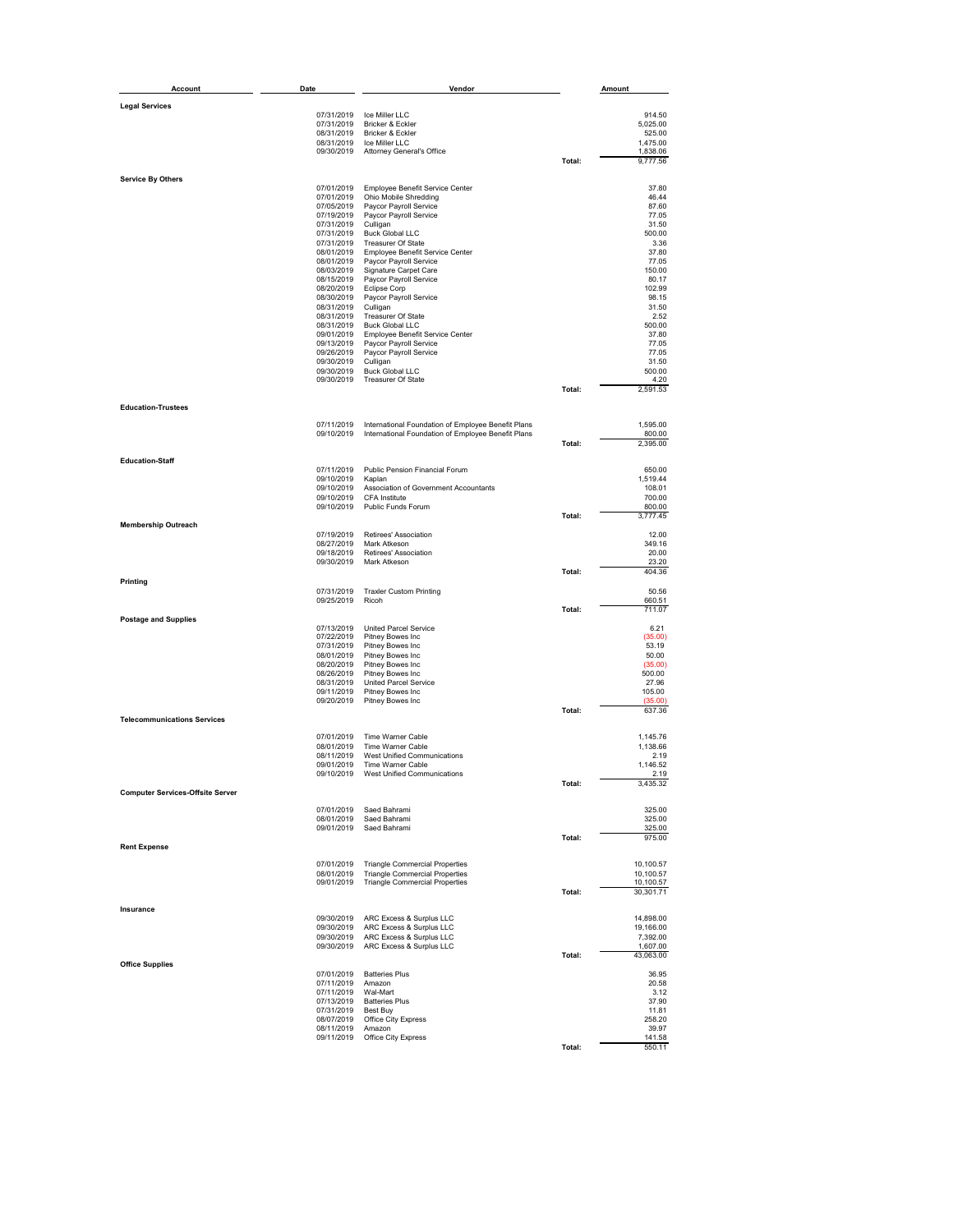| <b>Account</b>                           | Date                     | Vendor                                                                    |        | Amount             |
|------------------------------------------|--------------------------|---------------------------------------------------------------------------|--------|--------------------|
| <b>Ohio Retirement Study Council</b>     |                          |                                                                           |        |                    |
|                                          | 09/30/2019               | ORSC                                                                      |        | 624.48             |
| <b>Office Equipment Expense</b>          |                          |                                                                           | Total: | 624.48             |
|                                          | 07/10/2019<br>07/12/2019 | Micro Center<br>Micro Center                                              |        | 251.98<br>42.99    |
|                                          | 07/13/2019               | <b>Micro Center</b>                                                       |        | 129.94             |
|                                          | 07/13/2019               | Micro Center                                                              |        | 199.98             |
|                                          | 07/14/2019<br>08/09/2019 | Micro Center<br>Micro Center                                              |        | 169.97<br>(251.98) |
|                                          | 08/09/2019               | Micro Center                                                              |        | (121.95)           |
|                                          | 08/09/2019<br>08/11/2019 | Micro Center<br>Microsoft                                                 |        | (199.98)<br>214.99 |
|                                          | 08/13/2019               | Micro Center                                                              |        | 99.99              |
|                                          | 08/16/2019               | Micro Center                                                              |        | 164.98             |
|                                          | 08/19/2019<br>08/26/2019 | Micro Center<br>Micro Center                                              |        | 299.98<br>119.99   |
|                                          | 09/06/2019               | Micro Center                                                              |        | 199.99             |
|                                          | 09/10/2019<br>09/11/2019 | Microsoft<br>Micro Center                                                 |        | (214.99)<br>247.98 |
|                                          | 09/15/2019               | Micro Center                                                              |        | 399.96             |
| <b>Travel-Board Meetings</b>             |                          |                                                                           | Total: | 1,753.82           |
|                                          | 07/11/2019               | Cambria Suites                                                            |        | 282.06             |
|                                          | 07/30/2019<br>07/30/2019 | Matthew L. Them<br>Darryl Anderson                                        |        | 55.68<br>87.00     |
|                                          | 08/16/2019               | Kenneth C. Boyer                                                          |        | 110.20             |
|                                          | 08/16/2019               | Joseph Thomas                                                             |        | 153.12             |
|                                          | 08/16/2019<br>08/16/2019 | Darryl Anderson<br>Matthew L. Them                                        |        | 174.00<br>55.68    |
|                                          | 08/16/2019               | <b>Brice Nihiser</b>                                                      |        | 67.28              |
|                                          | 08/16/2019<br>08/16/2019 | Michael Kasler                                                            |        | 122.96<br>208.80   |
|                                          | 09/05/2019               | Cynthia Wilt<br>Cory Davies                                               |        | 14.36              |
|                                          | 09/10/2019               | PNC Bank (VISA)                                                           |        | 1,714.44           |
|                                          | 09/18/2019<br>09/18/2019 | Matthew L. Them<br>JP Allen                                               |        | 55.68<br>83.52     |
|                                          | 09/18/2019               | Darryl Anderson                                                           |        | 87.00              |
|                                          | 09/18/2019               | Cynthia Wilt                                                              | Total: | 104.40<br>3,376.18 |
| <b>Board Meetings</b>                    |                          |                                                                           |        |                    |
|                                          | 07/11/2019<br>07/11/2019 | Raising Cane's<br>Wal-Mart                                                |        | 60.13<br>9.92      |
|                                          | 07/11/2019               | Kroger                                                                    |        | 5.98               |
|                                          | 07/11/2019<br>07/11/2019 | Chick-Fil-A<br>Yohan Pizza                                                |        | 83.74<br>27.00     |
|                                          | 08/11/2019               | TopGolf - Board Retreat                                                   |        | 605.20             |
|                                          | 09/10/2019<br>09/10/2019 | Yohan Pizza<br>Kroger                                                     |        | 51.50<br>86.69     |
|                                          | 09/10/2019               | <b>Krispy Kreme</b>                                                       |        | 8.89               |
|                                          | 09/10/2019               | Panera Bread<br><b>Bob Evans</b>                                          |        | 182.98             |
|                                          | 09/10/2019               |                                                                           | Total: | 208.40<br>1,330.43 |
| <b>Miscellaneous</b>                     | 08/09/2019               | ELK Promotions Inc.                                                       |        | 89.00              |
|                                          | 08/15/2019               | ELK Promotions Inc.                                                       |        | 122.58             |
|                                          | 09/10/2019               | Indeed                                                                    |        | 371.98             |
|                                          | 09/10/2019               | Yohan Pizza                                                               | Total: | 58.00<br>641.56    |
| <b>Travel-Education-Trustees</b>         |                          |                                                                           |        |                    |
|                                          | 07/11/2019<br>07/11/2019 | Southwest Airlines<br>Montage Deer Valley                                 |        | 449.00<br>367.80   |
|                                          | 07/11/2019               | Delta Airlines                                                            |        | 574.00             |
|                                          | 07/11/2019<br>08/11/2019 | International Foundation of Employee Benefit Plans<br>Montage Deer Valley |        | 400.00<br>459.80   |
|                                          | 09/10/2019               | Shake Shack                                                               |        | 5.67               |
|                                          | 09/10/2019<br>09/10/2019 | Wasatch Brew Pub<br>UFood                                                 |        | 28.00<br>13.13     |
|                                          | 09/10/2019               | Akron/Canton Airport                                                      |        | 36.00              |
|                                          |                          |                                                                           | Total: | 2,333.40           |
| <b>Travel-Education-Staff</b>            |                          |                                                                           |        |                    |
|                                          | 07/11/2019               | <b>Sheraton Hotels</b><br>07/11/2019 Southwest Airlines                   |        | 1,077.40<br>304.01 |
|                                          |                          | 07/11/2019 Montage Deer Valley                                            |        | 367.80             |
|                                          |                          | 07/11/2019 Delta Airlines<br>07/31/2019 London House                      |        | 486.00             |
|                                          | 08/11/2019               | Montage Deer Valley                                                       |        | 429.70<br>459.80   |
|                                          | 09/10/2019               | Wasatch Brew Pub                                                          |        | 28.00              |
|                                          | 09/10/2019<br>09/18/2019 | Government Finance Officers Association<br><b>Michael Press</b>           |        | 560.00<br>200.91   |
|                                          |                          |                                                                           | Total: | 3,913.62           |
| <b>Travel-Other</b>                      | 07/11/2019               | <b>Columbus Commons Parking</b>                                           |        | 7.00               |
|                                          | 08/11/2019               | Cantina Laredo                                                            |        | 19.99              |
|                                          | 08/27/2019<br>08/31/2019 | Mark Atkeson<br><b>Brian Fike</b>                                         |        | 71.92<br>32.48     |
|                                          | 09/30/2019               | Mark Atkeson                                                              |        | 41.76              |
| <b>Dues &amp; Subscriptions-Trustees</b> |                          |                                                                           | Total: | 173.15             |
|                                          | 07/05/2019               | <b>USA Today</b>                                                          |        | 29.00              |
|                                          | 08/19/2019<br>09/11/2019 | <b>USA Today</b><br>USA Today                                             |        | 29.00<br>29.00     |
|                                          |                          |                                                                           | Total: | 87.00              |